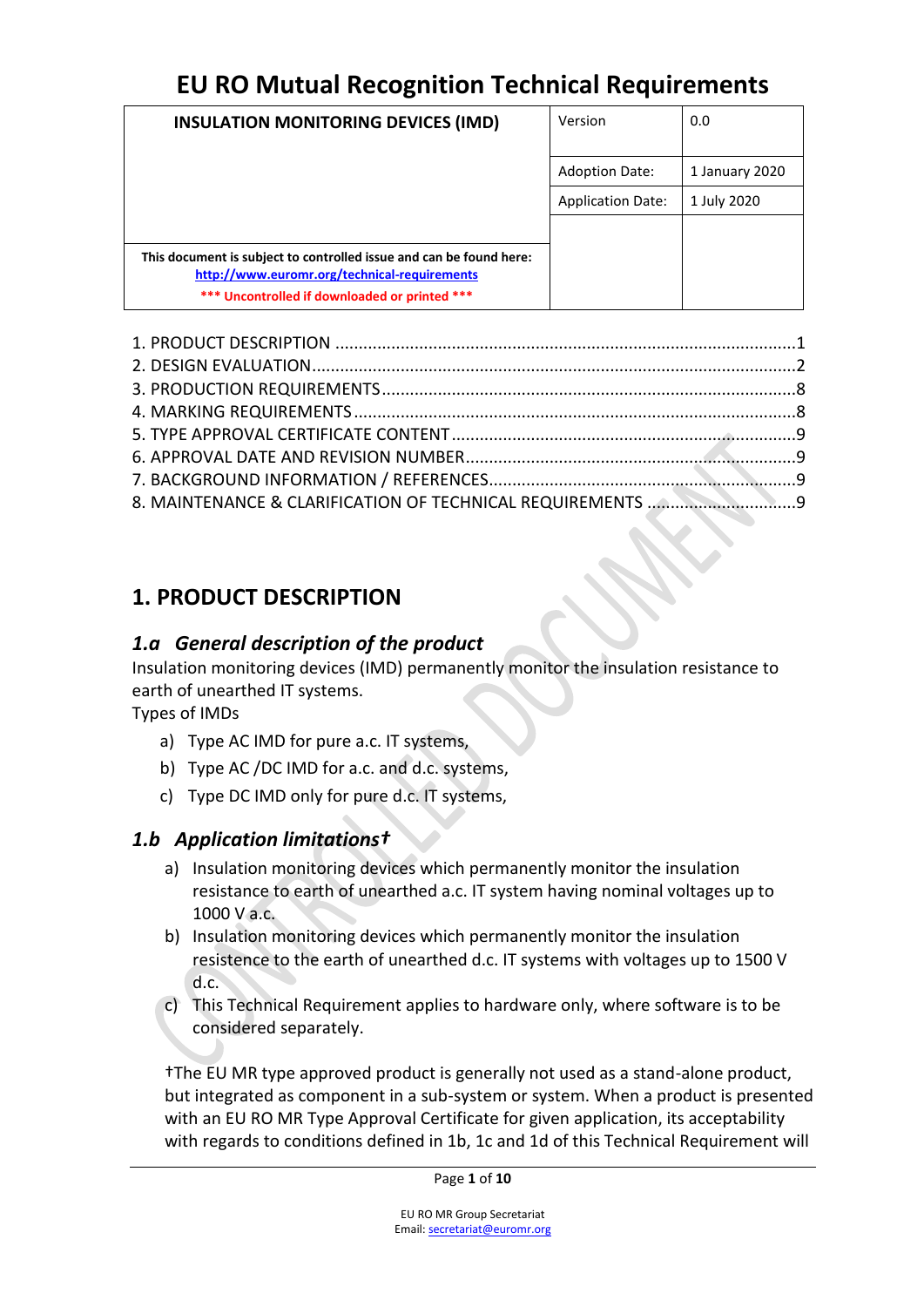| <b>INSULATION MONITORING DEVICES (IMD)</b>                                                                                                                           | Version                  | 0.0            |
|----------------------------------------------------------------------------------------------------------------------------------------------------------------------|--------------------------|----------------|
|                                                                                                                                                                      | <b>Adoption Date:</b>    | 1 January 2020 |
|                                                                                                                                                                      | <b>Application Date:</b> | 1 July 2020    |
|                                                                                                                                                                      |                          |                |
| This document is subject to controlled issue and can be found here:<br>http://www.euromr.org/technical-requirements<br>*** Uncontrolled if downloaded or printed *** |                          |                |

be evaluated by the EU RO in charge of classing the ship or being in charge of the unit/system certification.

#### *1.c Intended use*

Insulation monitoring devices (IMD) permanently monitor the insulation resistance to earth of unearthed IT systems and to give an insulation warning if the insulation resistance falls below the specified response value.

### *1.d System context*

<span id="page-1-0"></span>See 1.c

### **2. DESIGN EVALUATION**

### *2.a Engineering evaluation requirements*

#### **2.a.i. Technical Requirements**

- a) Insulation monitoring devices (IMD) shall be built according to IEC 61557-8;
- b) IMD shall provide following functions:
	- Local insulation warning: This function includes the measurement of the insulation resistance of an IT system including symmetrical and asymmetrical components,
	- Remote insulation warning: This function includes the measurement of the insulation resistance RF of an IT system including symmetrical and asymmetrical insulation faults, an assessment of this insulation resistance and a warning output. The warning output shall be reported remotely with an output signal
	- Test function: An IMD shall comprise a test device, or be provided with means for the connection of a test device, for detecting whether the IMD is capable of fulfilling its intended functions. The IT system to be monitored shall not be directly earthed when the test function is activated, and the test function shall not negatively influence the IMD and the IT system.
- c) Performance Requirements
	- Specified response value: Its value of the insulation resistance permanently set or adjustable on the device and monitored if the insulation resistance falls below this limit. IMD with adjustable response value shall be designed in such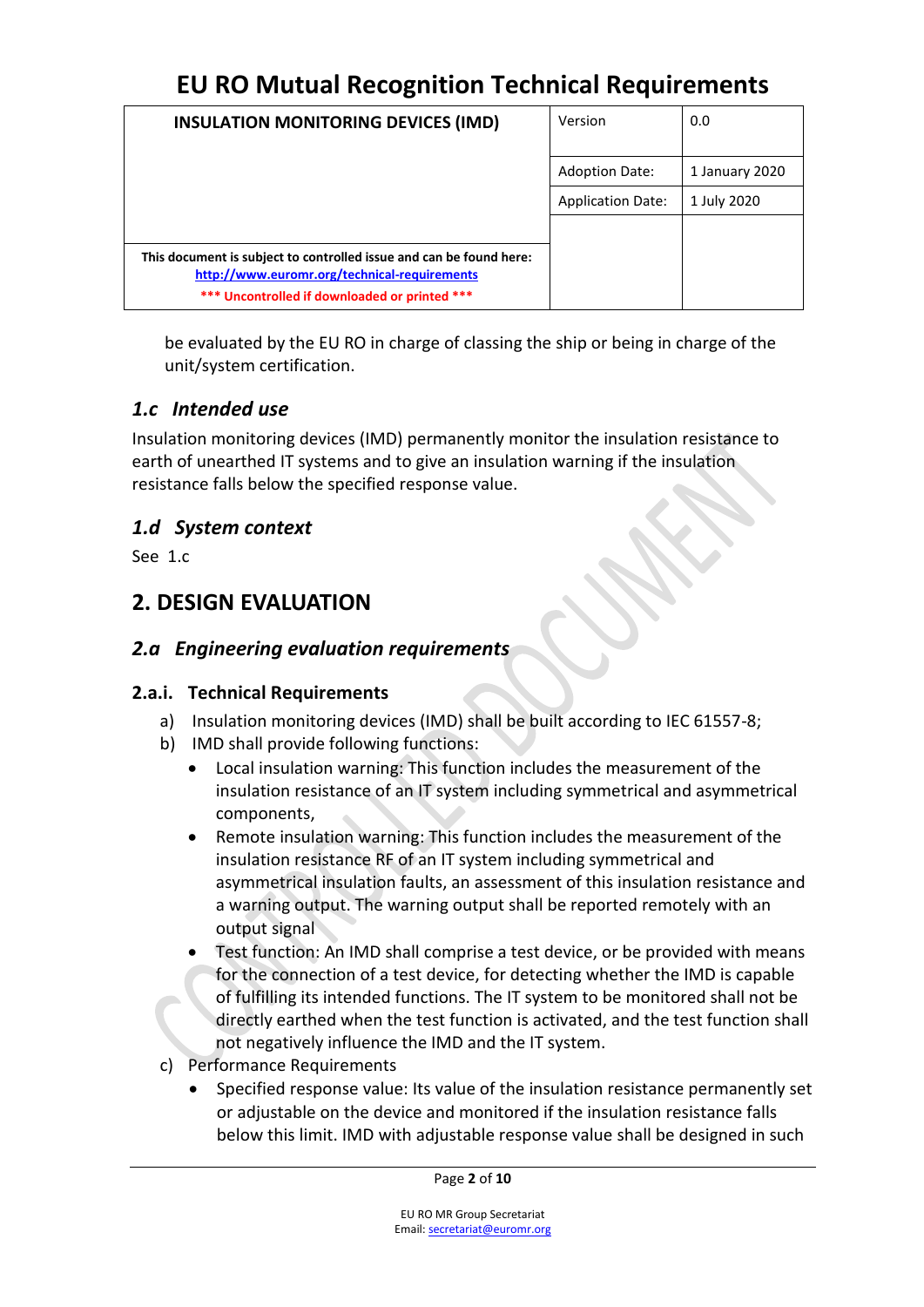| <b>INSULATION MONITORING DEVICES (IMD)</b>                                                                          | Version                  | 0.0            |
|---------------------------------------------------------------------------------------------------------------------|--------------------------|----------------|
|                                                                                                                     | <b>Adoption Date:</b>    | 1 January 2020 |
|                                                                                                                     | <b>Application Date:</b> | 1 July 2020    |
|                                                                                                                     |                          |                |
| This document is subject to controlled issue and can be found here:<br>http://www.euromr.org/technical-requirements |                          |                |
| *** Uncontrolled if downloaded or printed ***                                                                       |                          |                |

a way that it is impossible to modify the settings, except by the use of a key, a tool or a password.

- System leakage capacitance System leakage capacitance is maximum permissible value of the total capacitance to earth of the system to be monitored, including any connected appliances. IMDs shall be capable of monitoring the insulation resistance up to the system leakage capacitance for which they are designated by the manufacturer.
- Relative percentage uncertainty of the specified response value The maximum operating uncertainty of the specified response value of IMDs is expressed by the relative percentage uncertainty.

The relative percentage uncertainty of IMDs shall be  $\leq \pm 15$ % under reference conditions given below.

- Operation temperature: -5 °C to +45 °C,
- At nominal voltage between 0 % to 115 %,
- At supply voltage between 85 % and 110 %,
- At nominal frequency of the nominal voltage,
- $-$  At system leakage capacitance of 1  $\mu$ F.
- Response time

Time required by an insulation monitoring device to respond under specified conditions. The response time under reference conditions (Reference conditions given in 2.b.iii) shall be as follows:

- $\leq$  10 s for type AC IMD
- $\leq$  100 s for type AC/DC IMD and for type DC IMD.

The response time under reference conditions but with the maximum value of the system leakage capacitance shall be as follows:

- $\leq$  30 min for all types of IMDs.
- Measuring voltage and Measuring current

Measuring voltage is voltage present at the measuring terminals during the measurement. Measuring current is maximum current that can flow between the system and earth, limited by the internal d.c. resistance.

The peak value of the measuring voltage and the peak value of the measuring current shall not exceed the following values at 110 % of the nominal voltage and at 110 % of the supply voltage: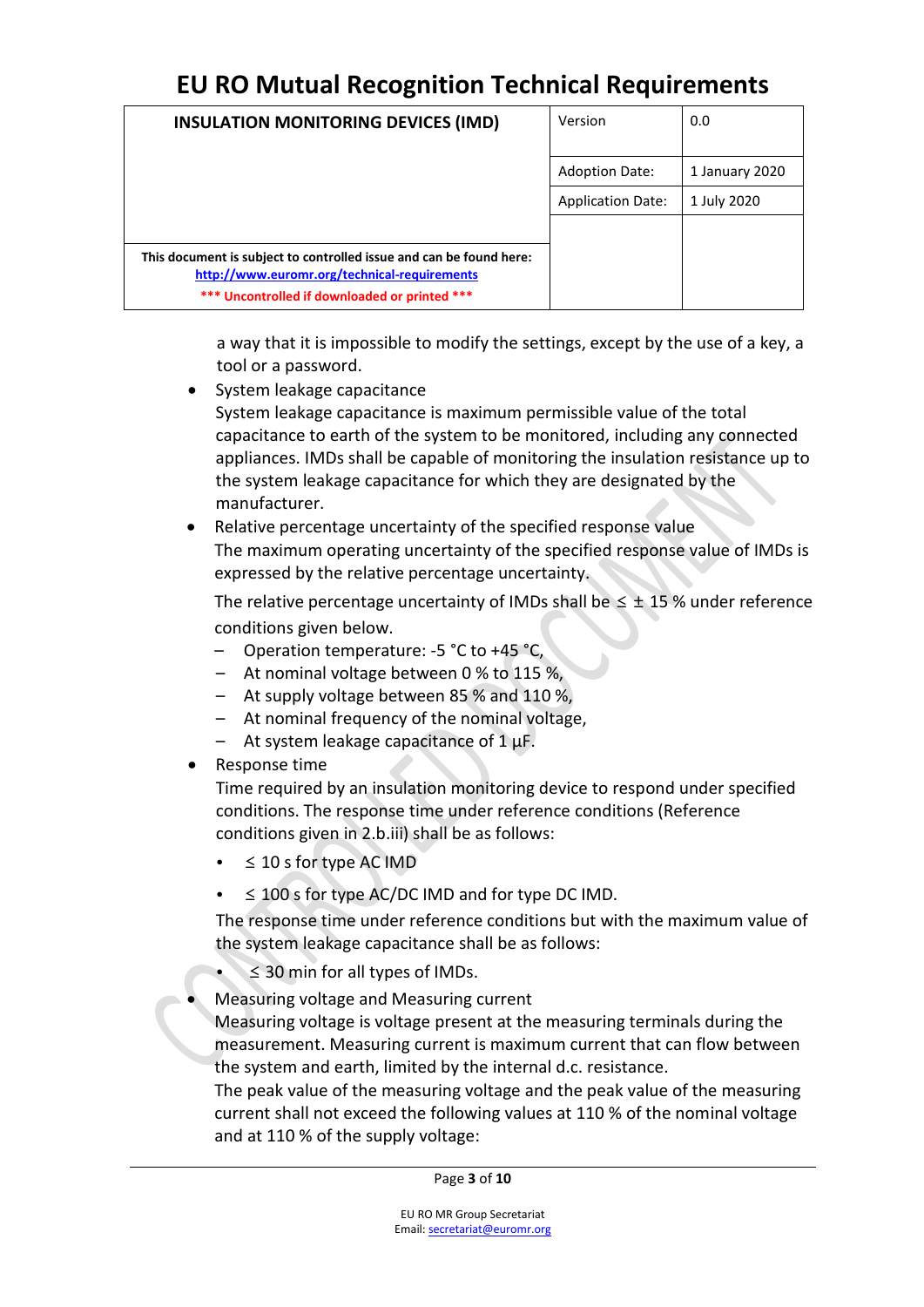| <b>INSULATION MONITORING DEVICES (IMD)</b>                                                                          | Version                  | 0.0            |
|---------------------------------------------------------------------------------------------------------------------|--------------------------|----------------|
|                                                                                                                     | <b>Adoption Date:</b>    | 1 January 2020 |
|                                                                                                                     | <b>Application Date:</b> | 1 July 2020    |
|                                                                                                                     |                          |                |
| This document is subject to controlled issue and can be found here:<br>http://www.euromr.org/technical-requirements |                          |                |
| *** Uncontrolled if downloaded or printed ***                                                                       |                          |                |

- The peak value of the measuring voltage shall not exceed 120 V at an infinite value of the insulation resistance.
- The peak value of the measuring current shall not exceed 10 mA at a value of the Insulation resistance = 0 Ω.
- Internal d.c. resistance and Internal impedance Internal d.c. resistance is resistance of the insulation monitoring device between the terminals to the system being monitored and earth. Internal d.c. resistance of the IMD shall be at least 30  $\Omega$ /V of the nominal system voltage, but shall have a minimum of 15 kΩ.

The internal impedance is total impedance of the insulation monitoring device between the terminals to the system being monitored and earth, measured at the nominal frequency. The internal impedance of the IMD shall be at least 30  $Ω/V$  of the nominal system voltage, but shall have a minimum of 1.8 kΩ for type AC and type AC/DC IMD.

- Indication of the value of the insulation resistance IMDs which include facilities for indicating the value of the insulation resistance, manufacturer shall state the relative percentage uncertainty under rated operating conditions.
- Permanently admissible nominal voltage The permanently admissible nominal voltage shall be at least 110 % of the highest nominal voltage.
- Permanently admissible extraneous d.c. voltage Extraneous d.c. voltage is a d.c. voltage occurring in a.c. systems between the a.c. conductors and earth (derived from d.c. parts). Peak value of the permanently admissible extraneous d.c. voltage shall be at least 115 % of the highest nominal a.c. voltage. (Not applicable for pure d.c system)
- Supply voltage

For IMDs, without separate connections where the supply voltage is taken out of the system voltage, the working range of the supply voltage shall be equal to the voltage range of the system voltage.

d) Safety Requirements

General

- Safety requirements of IMDs should be as per IEC 61010-1 and IEC 61010-2- 030 as applicable.

Clearances and creepage distances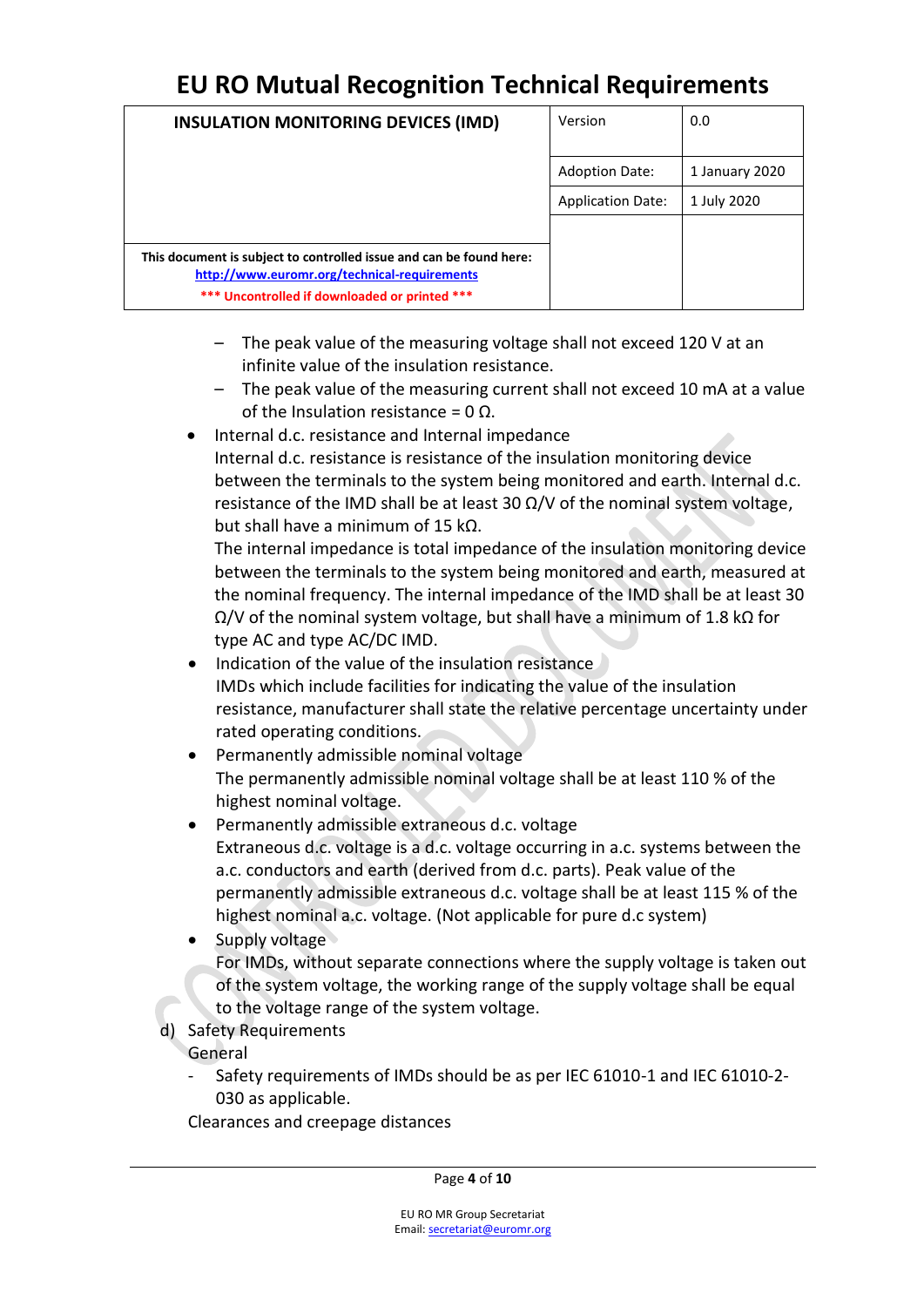| <b>INSULATION MONITORING DEVICES (IMD)</b>                                                                          | Version                  | 0.0            |
|---------------------------------------------------------------------------------------------------------------------|--------------------------|----------------|
|                                                                                                                     | <b>Adoption Date:</b>    | 1 January 2020 |
|                                                                                                                     | <b>Application Date:</b> | 1 July 2020    |
|                                                                                                                     |                          |                |
| This document is subject to controlled issue and can be found here:<br>http://www.euromr.org/technical-requirements |                          |                |
| *** Uncontrolled if downloaded or printed ***                                                                       |                          |                |

- IMDs shall have minimum clearances and creepage distances in accordance with IEC 61010-1 and IEC 61010-2-030.

Protection class and earth connection of an IMD

- IMDs shall provide protection class I or II
- e) Environmental conditions

Reliable operation of Insulation Monitoring devices (IMDs) shall be ensured at relative air humidity of 100% under following ambient temperature conditions: 0°С to +55°C in enclosed spaces

0°C to +70°C (minimum) close to combustion engines, boilers and similar; in case of components intended to be mounted on machinery associated with, or in spaces subject to, higher temperature, the relevant ambient temperature range is to be in accordance with specific machinery and installation, or with specific ambient temperature

‐25°C to + 45°C on open deck (-25°C to +55°C for electronic equipment)

- f) Mechanical requirements
	- Behaviour to vibrations: As Per IACS UR E10
	- Behaviour to Shock: IEC 60068-2-27 Test Ea
	- IP protection class requirements
	- Minimum IP requirement shall be based on location of installation.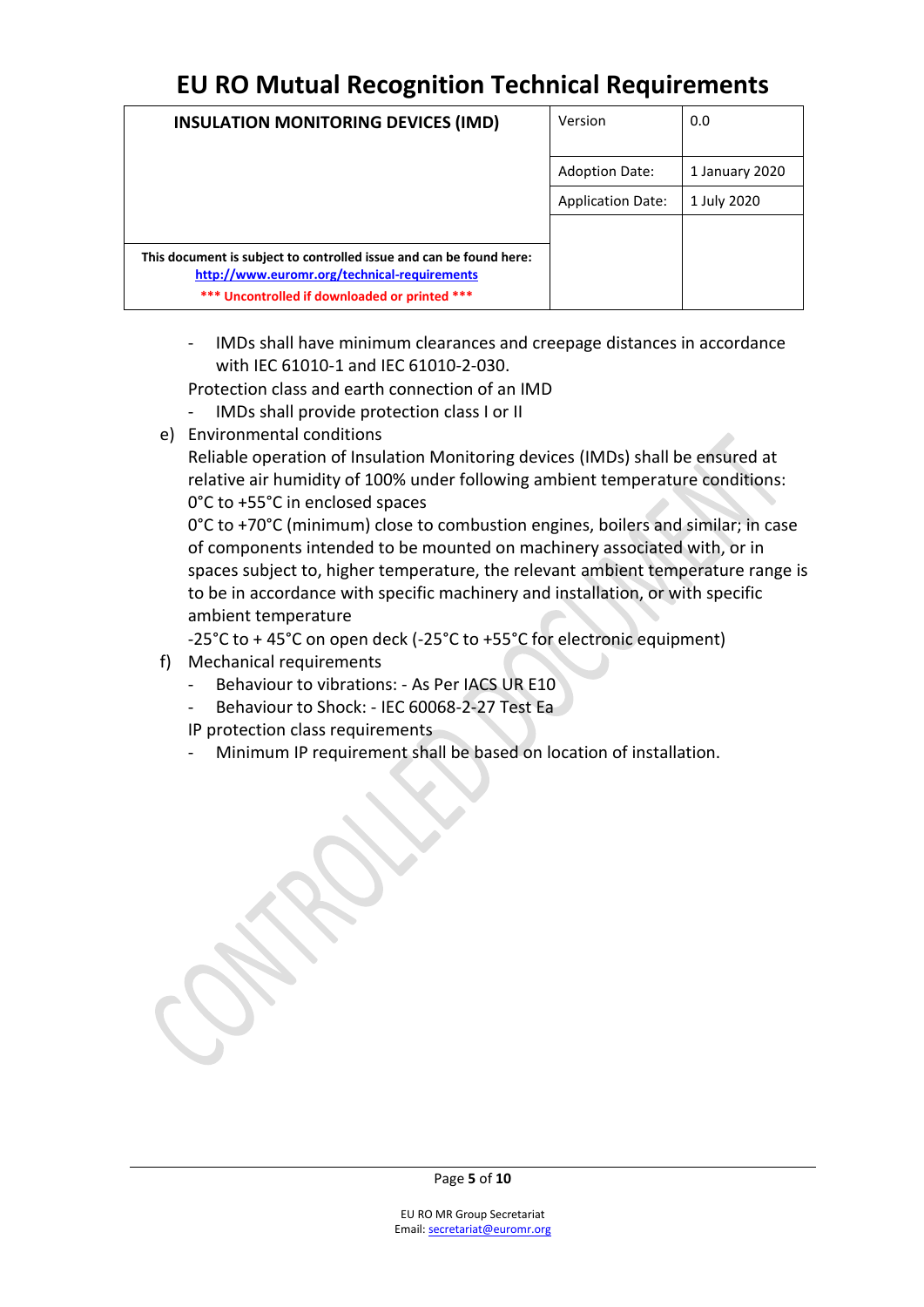| <b>INSULATION MONITORING DEVICES (IMD)</b>                                                                          | Version                  | 0.0            |
|---------------------------------------------------------------------------------------------------------------------|--------------------------|----------------|
|                                                                                                                     | <b>Adoption Date:</b>    | 1 January 2020 |
|                                                                                                                     | <b>Application Date:</b> | 1 July 2020    |
|                                                                                                                     |                          |                |
| This document is subject to controlled issue and can be found here:<br>http://www.euromr.org/technical-requirements |                          |                |
| *** Uncontrolled if downloaded or printed ***                                                                       |                          |                |

#### **2.a.ii. Technical documents to be submitted**

Prior Test

- a) Proposed test program and test schedule;
- b) Product descriptions, manuals, data sheets, assembly drawings, dimension drawings, etc. clearly identifying the product;
- c) Application limitations, working area;
- d) Instructions on fitting, assembly and operation;
- e) Details of production sites;
- f) QM-certificate according to ISO 9001;
- g) IP Class certificate;
- h) Evidence of Software testing as per Quality plan (If product includes software/programmable electronics system)

After Test

- a) The test report with an identification number shall contain all relevant data and test results including place and date of the tests, the names of the responsible personnel carrying out the test
- b) Type references and serial numbers of the products tested

#### *2.b Type testing requirements*

- a) The type tests are intended to demonstrate the performance of the prototype according to the requirements of the applicable International Standards and the relevant Manufacturer's specification; \*
- b) Followings tests to be carried out during type testing of Insulation monitoring devices.;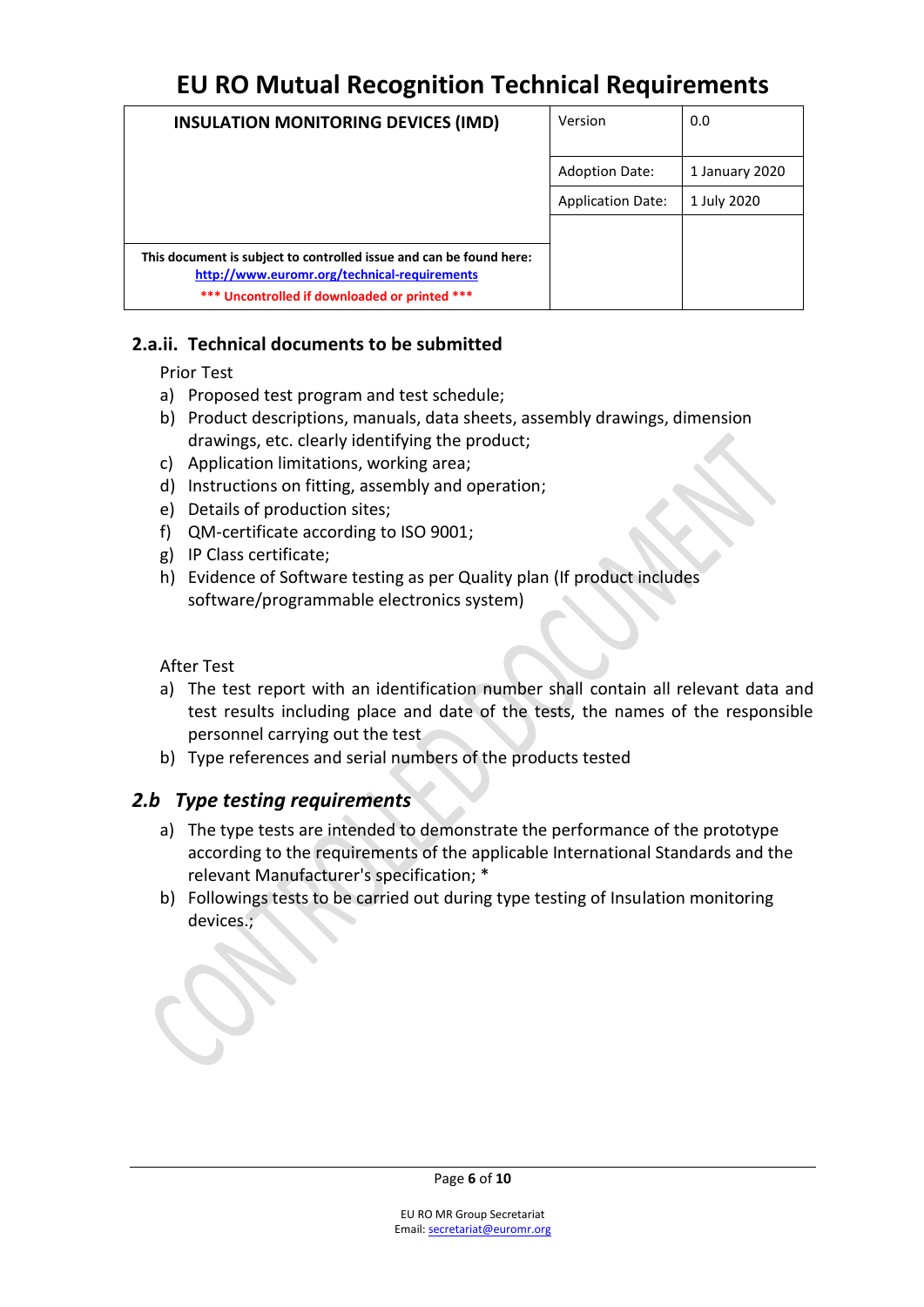| <b>INSULATION MONITORING DEVICES (IMD)</b>                                                                          | Version                  | 0.0            |
|---------------------------------------------------------------------------------------------------------------------|--------------------------|----------------|
|                                                                                                                     | <b>Adoption Date:</b>    | 1 January 2020 |
|                                                                                                                     | <b>Application Date:</b> | 1 July 2020    |
|                                                                                                                     |                          |                |
| This document is subject to controlled issue and can be found here:<br>http://www.euromr.org/technical-requirements |                          |                |
| *** Uncontrolled if downloaded or printed ***                                                                       |                          |                |

| SI.No        | <b>Test</b>                                                   | <b>Test Requirement</b>                                                                                                                                                                                                                                                                                                                                                                            |  |
|--------------|---------------------------------------------------------------|----------------------------------------------------------------------------------------------------------------------------------------------------------------------------------------------------------------------------------------------------------------------------------------------------------------------------------------------------------------------------------------------------|--|
| 1            | <b>Response values</b>                                        | Response values shall be tested at the lowest and at the highest<br>value of the specified nominal voltage and of the rated supply<br>voltage.                                                                                                                                                                                                                                                     |  |
| $\mathbf{2}$ | <b>Response time</b>                                          | With a symmetrical system leakage capacitance of $1\mu$ F and at<br>the nominal system voltage, the insulation resistance shall be<br>suddenly reduced from nearly infinity to 50 % of the minimum<br>response value and the delay to the operation of the insulation<br>warning shall be measured                                                                                                 |  |
| 3            | Peak value of the<br>measuring voltage                        | A peak voltage measurement shall be used to test whether the<br>requirements given in 3.e are met. The internal resistance of<br>the voltage measuring instrument shall be at least 20 times the<br>internal d.c. resistance of the IMD measuring circuit.                                                                                                                                         |  |
| 4            | Peak value of the<br>measuring current.                       | A peak current measurement shall be used to test whether the<br>requirements given for the measuring current in 3.e are met.<br>The current measuring instrument shall have an internal<br>resistance below 5 % of the internal resistance of the insulation<br>monitoring device (IMD). The uncertainty of the current<br>measuring instrument shall not exceed 5 % under reference<br>conditions |  |
| 5            | Internal d.c. resistance<br>and internal impedance            | Test whether the requirements given in 3.f are met                                                                                                                                                                                                                                                                                                                                                 |  |
| 6            | <b>Facilities for indicating</b><br>the insulation resistance | When IMDs are fitted with facilities for indicating the values of<br>the insulation resistance, a test shall be carried out to check<br>whether the relative percentage uncertainty limits stated by<br>the manufacturer in accordance with 3.g are met                                                                                                                                            |  |
| 7            | <b>Permanently admissible</b><br>nominal voltage              | The requirements of 3.h shall be tested                                                                                                                                                                                                                                                                                                                                                            |  |
| 8            | <b>Permanently admissible</b><br>extraneous d.c. voltage      | The requirements of 3.i shall be tested for type AC IMDs.                                                                                                                                                                                                                                                                                                                                          |  |
| 9            | <b>Test of effectiveness of</b><br>test function              | Internal and external test functions, if provided, shall be tested<br>for correct operation                                                                                                                                                                                                                                                                                                        |  |
| 10           | <b>Voltage tests</b>                                          | As per IACS UR E10                                                                                                                                                                                                                                                                                                                                                                                 |  |
| 11           | Electromagnetic<br>compatibility (EMC)                        | As per IACS UR E10                                                                                                                                                                                                                                                                                                                                                                                 |  |
| 12           | Shock and vibration test                                      | Shock: As per IEC 60068-2-27 Test Ea.<br>Vibration: IACS UR E10 (An amplification factor Q < 5 is<br>considered acceptable if the equipment performs satisfactorily<br>during the 90 minutes endurance test at particular response<br>frequency)                                                                                                                                                   |  |

 $\overline{\phantom{a}}$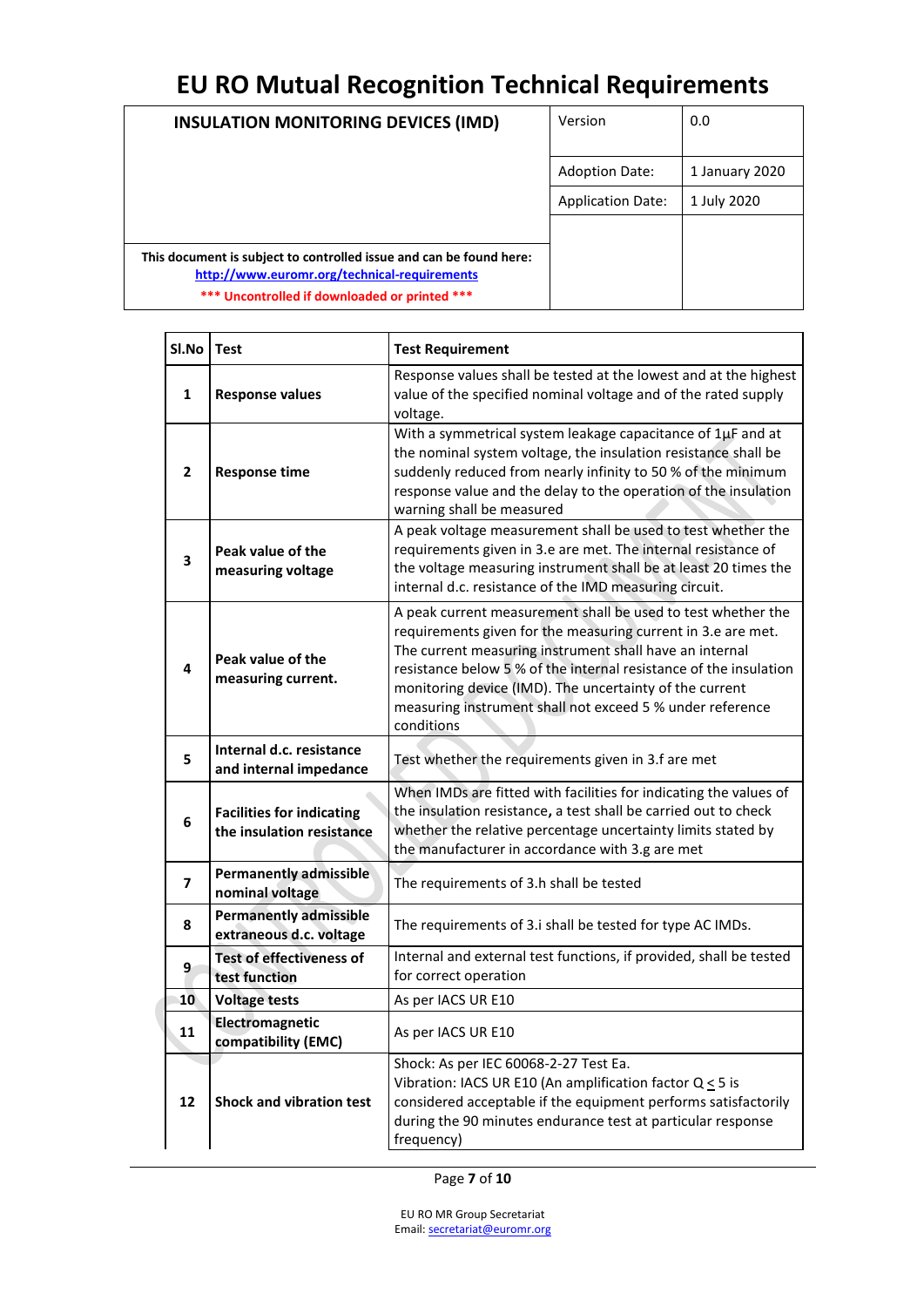| <b>INSULATION MONITORING DEVICES (IMD)</b>                                                                                                                           | Version                  | 0.0            |
|----------------------------------------------------------------------------------------------------------------------------------------------------------------------|--------------------------|----------------|
|                                                                                                                                                                      | <b>Adoption Date:</b>    | 1 January 2020 |
|                                                                                                                                                                      | <b>Application Date:</b> | 1 July 2020    |
|                                                                                                                                                                      |                          |                |
| This document is subject to controlled issue and can be found here:<br>http://www.euromr.org/technical-requirements<br>*** Uncontrolled if downloaded or printed *** |                          |                |

| 13 | <b>Expose to cold</b>                                      | As per IACS UR E10, low temperature test for 16 hours                                                                                                               |
|----|------------------------------------------------------------|---------------------------------------------------------------------------------------------------------------------------------------------------------------------|
| 14 | Any other environmental<br>test (if applicable)            | As per IACS UR E10, for humidity test cyclic, a performance test<br>after 46 hours to be carried out. Surface moisture may be<br>removed by hand prior to this test |
| 15 | Inspection of the marking<br>and operating<br>instructions | Marking requirements of Clause 4 shall be checked. Operating<br>instruction to be provided along with device.                                                       |

\* For further clarification of witnessing of tests and sampling the test specimen(s), refer to paragraph 6, 7 and 8 of the EU RO "Design Evaluation Scheme" procedure (Appendix V of EU RO Framework Document for the Mutual Recognition of Type Approval found on [https://www.euromr.org/technical-requirements\)](https://www.euromr.org/technical-requirements)

### <span id="page-7-0"></span>**3. PRODUCTION REQUIREMENTS**

- <span id="page-7-1"></span>a) Refer to EU RO "Product Quality Assurance (PQA)" procedure (Appendix VI of EU RO Framework Document for the Mutual Recognition of Type Approval).
- b) Production certification according to ISO 9001 by accredited certification bodies;
- c) QM/QS audit (annual) shall be submitted to EU RO for review;
- d) Production of the equipment is limited to those facilities listed on the EU RO certificate;
- e) The EU RO shall be granted access to all manufacturing and testing facilities, and to be provided with all the information necessary to perform its duties;
- f) General terms and conditions of the EU RO shall be observed.

### **4. MARKING REQUIREMENTS**

Manufacturers of the approved equipment are, in principle, to mark the product before shipment for identification of approved equipment and, in addition, at least the following items to be marked at the suitable place:

- a) Manufacturer's name or equivalent;
- b) Type No. or symbol;
- c) Serial No. and date of manufacture; The serial number on the outside of the device and, if this is not possible, inside the device.
- d) Particulars or ratings;
- e) Date of manufacture;
- f) Type of IT system to be monitored or Type of the IMD marked with a pictogram;
- g) Nominal system voltage or range of the nominal voltage;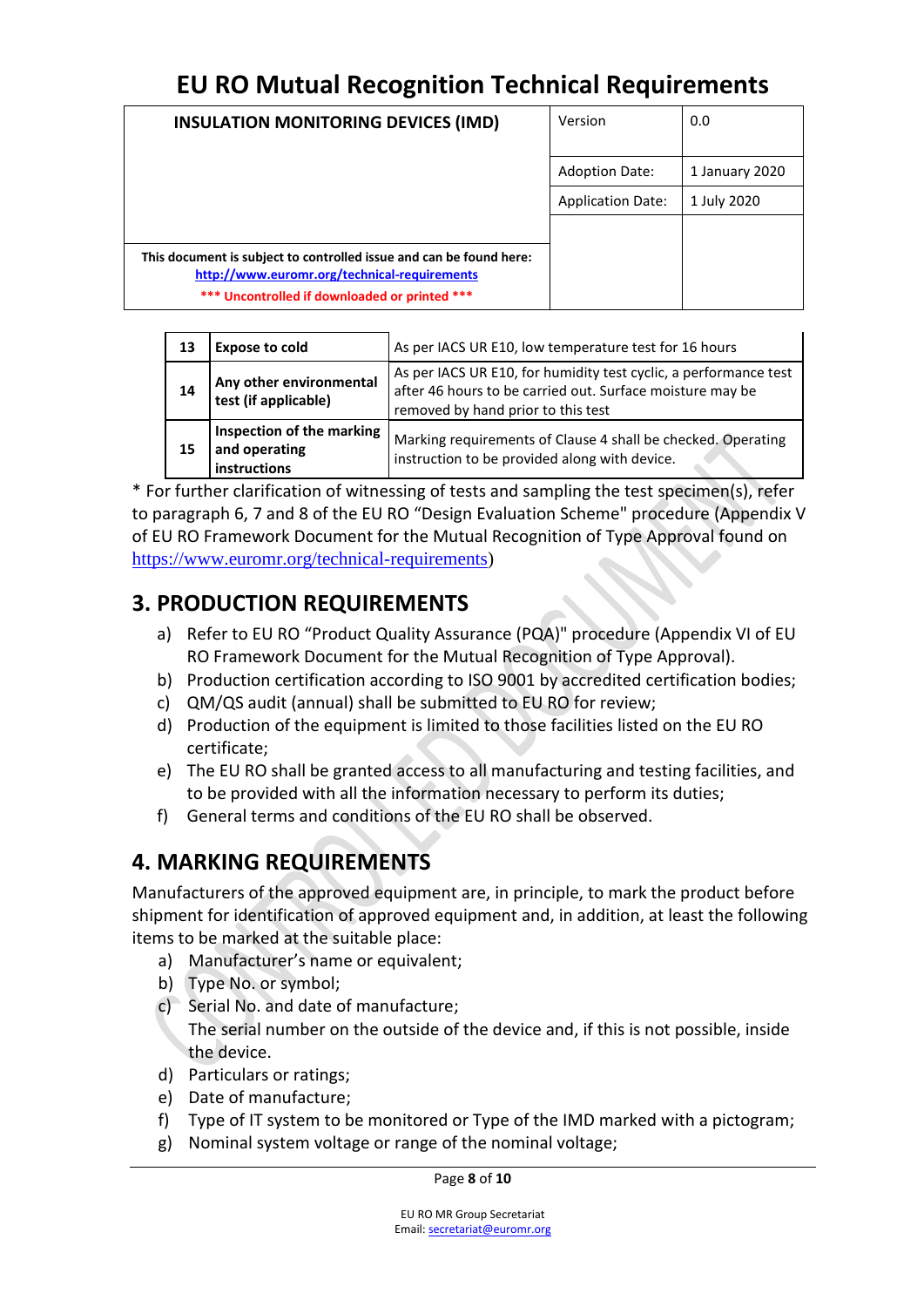| <b>INSULATION MONITORING DEVICES (IMD)</b>                                                                          | Version                  | 0.0            |
|---------------------------------------------------------------------------------------------------------------------|--------------------------|----------------|
|                                                                                                                     | <b>Adoption Date:</b>    | 1 January 2020 |
|                                                                                                                     | <b>Application Date:</b> | 1 July 2020    |
|                                                                                                                     |                          |                |
| This document is subject to controlled issue and can be found here:<br>http://www.euromr.org/technical-requirements |                          |                |
| *** Uncontrolled if downloaded or printed ***                                                                       |                          |                |

- h) Nominal value of the rated supply voltage or working range of the rated supply voltage;
- i) Nominal frequency of the rated supply voltage or working range of frequencies for the rated supply voltage;
- j) Specified response value or minimum and maximum specified response value;
- k) IP Class Rating.

### <span id="page-8-0"></span>**5. TYPE APPROVAL CERTIFICATE CONTENT**

The following information is specifically applicable to products relevant to this Technical Requirement and shall be included on the EU RO MR Type Approval Certificate:

- a) Certificate Heading;
- b) Certificate number;
- c) Company Information;
- d) Product Information;
- e) Term of Validity;
- f) Rules & Standards;
- g) Generic Sentence;
- h) Generic Statement.

### <span id="page-8-1"></span>**6. APPROVAL DATE AND REVISION NUMBER**

| Date       | Revision Comment                        |
|------------|-----------------------------------------|
| 2019-01-01 | Approved by EU RO MR Steering Committee |

### <span id="page-8-2"></span>**7. BACKGROUND INFORMATION / REFERENCES**

- a) EU RO Framework Document for the Mutual Recognition of Type Approval;
- <span id="page-8-3"></span>b) IEC 61557-8: -Insulation Monitoring devices for IT Systems;
- c) IEC 61557-1: -Electrical safety in low voltage distribution systems up to 1000 V a.c. and 1500 V d.c. - Equipment for testing, measuring or monitoring of protective measures - Part 1: General requirements;
- d) IEC 61010-1, 2,: Safety requirements for electrical equipment for measurement, control, and laboratory use;
- e) IEC 61326-2-4: Electrical equipment for measurement, control and laboratory use - EMC requirements;